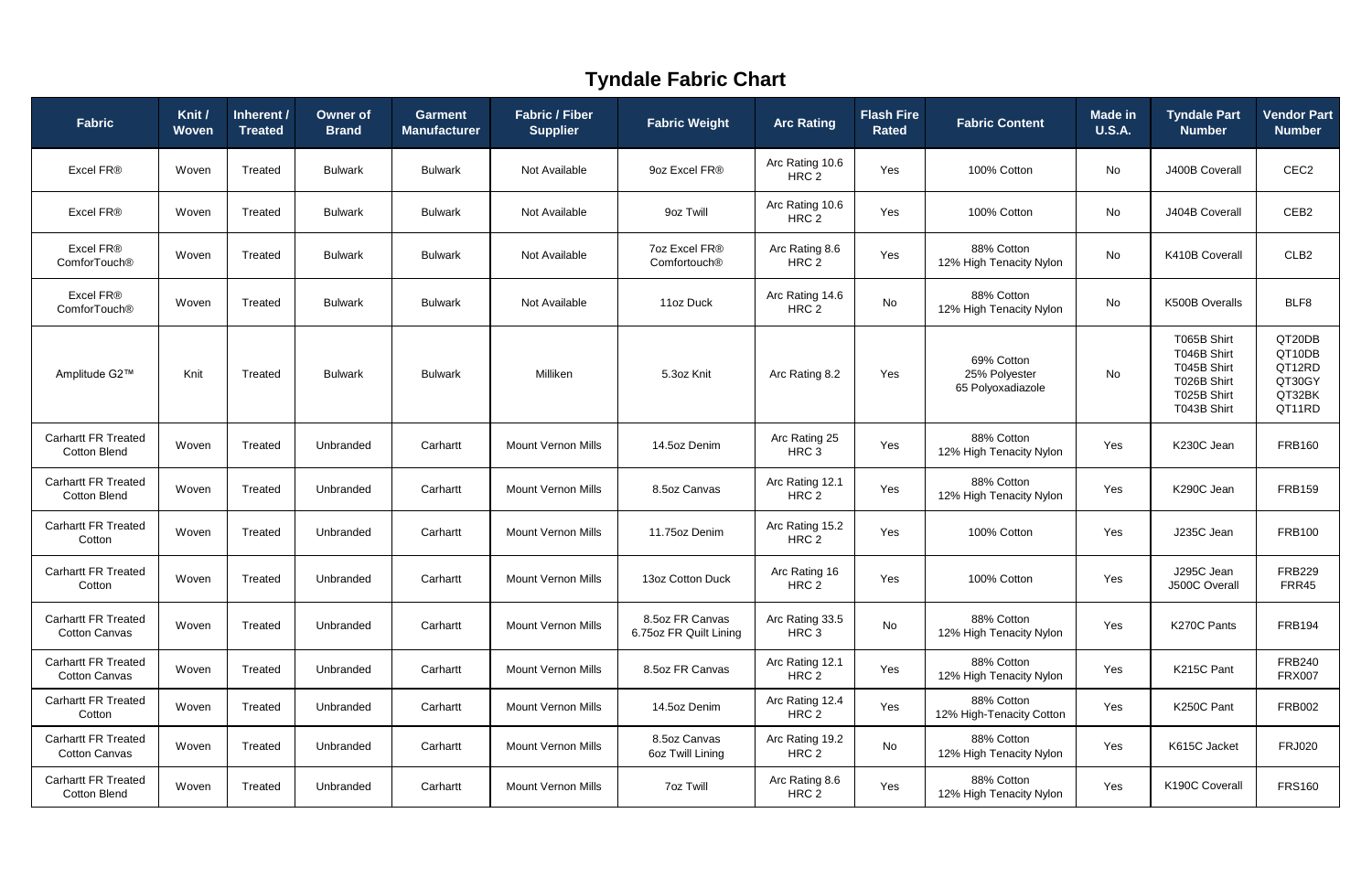| <b>Fabric</b>                                  | Knit /<br><b>Woven</b> | Inherent /<br><b>Treated</b> | <b>Owner of</b><br><b>Brand</b> | <b>Garment</b><br><b>Manufacturer</b> | <b>Fabric / Fiber</b><br><b>Supplier</b> | <b>Fabric Weight</b>                                                        | <b>Arc Rating</b>                   | <b>Flash Fire</b><br><b>Rated</b> | <b>Fabric Content</b>                                           | <b>Made in</b><br><b>U.S.A.</b> | <b>Tyndale Part</b><br><b>Number</b> | <b>Vendor Part</b><br><b>Number</b> |
|------------------------------------------------|------------------------|------------------------------|---------------------------------|---------------------------------------|------------------------------------------|-----------------------------------------------------------------------------|-------------------------------------|-----------------------------------|-----------------------------------------------------------------|---------------------------------|--------------------------------------|-------------------------------------|
| Reliant®                                       | Knit                   | Inherent                     | Unbranded                       | Carhartt                              | T                                        | 14oz Knit                                                                   | Arc Rating 33.6<br>HRC <sub>3</sub> | Yes                               | 58% Modacrylic<br>35% Cotton<br>7% Polyester                    | Yes                             | F726C Sweatshirt                     | <b>FRK007</b>                       |
| <b>Carhartt FR Treated</b><br>Modacrylic Blend | Knit                   | Inherent                     | Unbranded                       | Carhartt                              | T                                        | 6.5 oz Knit                                                                 | Arc Rating 33.6<br>HRC <sub>3</sub> | No                                | 55% Modacrylic<br>45% Cotton                                    | Yes                             | F710C Sweatshirt                     | <b>FRK127</b>                       |
| Force®                                         | Knit                   | Inherent                     | Unbranded                       | Carhartt                              | T                                        | 6 oz Knit                                                                   | Arc Rating 4.7<br>HRC1              | No                                | 48% Modacrylic<br>48% Tencel®<br>4% Spandex                     | Yes                             | F029C Shirt<br>F028C Shirt           | <b>FRK008</b><br><b>FRK009</b>      |
| <b>Cahartt FR Knit</b>                         | Knit                   | Treated                      | Unbranded                       | Carhartt                              | Antex                                    | 6.75oz Knit                                                                 | Arc Rating 8.9<br>HRC 2             | No                                | 100% Cotton                                                     | Yes                             | J020C Shirt<br>J085C Shirt           | 100235<br>100549                    |
| <b>DRIFIRE®</b>                                | Woven                  | Inherent                     | <b>DRIFIRE®</b>                 | <b>DRIFIRE®</b>                       | <b>Drifire</b>                           | 5.5oz Silkweight Fabric                                                     | Arc Rating 4.4<br>HRC <sub>1</sub>  | No                                | 85% Modacrylic<br>15% Viscose                                   | Yes                             | F939Y Boxer                          | 20000218                            |
| <b>DRIFIRE®</b>                                | Knit                   | Inherent                     | <b>DRIFIRE®</b>                 | <b>DRIFIRE®</b>                       | <b>Drifire</b>                           | 8.75oz Knit                                                                 | Arc Rating 8.7<br>HRC 2             | No                                | 85% Modacrylic<br>15% Viscose                                   | Yes                             | M038Y Shirt                          | 20000150                            |
| Indura®                                        | Woven                  | Treated                      | Westex                          | <b>NSA</b>                            | Westex                                   | 14oz Indura <sup>®</sup> Denim<br>7oz Indura <sup>®</sup> Brushed<br>Cotton | Arc Rating 26.3<br>HRC <sub>3</sub> | No                                | 100% Cotton                                                     | Yes                             | I276Y Jean                           | J02DJRS W_I                         |
| <b>TECGEN®</b>                                 | Woven                  | Inherent                     | Tecgen                          | Tecgen                                | Tecgen                                   | 5.5oz. Woven                                                                | Arc Rating 8<br>HRC 2               | No                                | 39% Modacrylic<br>31% Rayon<br>18% Tecgen Acrylic<br>12% Aramid | No                              | F156Y Shirt                          | A01-16-03                           |
| Thermal FR®                                    | Knit                   | Inherent                     | Polartec                        | <b>True North</b>                     | Polartec                                 | 12 oz Thermal FR®                                                           | Arc Rating 11.8<br>HRC 2            | No                                | 70% Modacrylic<br>30% Rayon                                     | N/A                             | M770Y Jacket                         | DF15_                               |
| Nomex <sup>®</sup> IIIA Thermal<br>FR ®        | Knit                   | Inherent                     | Polartec                        | <b>True North</b>                     | Polartec                                 | 8.7 oz Thermal FR®                                                          | Arc Rating 17.9<br>HRC <sub>2</sub> | Yes                               | 93% Nomex<br>5% Kevlar<br>2% Carbon                             | N/A                             | N735Y Jacket                         | DF10_                               |
| Power Dry®                                     | Knit                   | Inherent                     | Polartec                        | <b>True North</b>                     | Polartec                                 | 5.2oz Power Dry®                                                            | Arc Rating: 5<br>HRC 1              | No                                | 72% Modacrylic<br>28% Rayon                                     | Yes                             | F016Y Shirt<br>F017Y Shirt           | DFB61<br>DFB51                      |
| Indura <sup>®</sup>                            | Woven                  | Treated                      | Westex                          | Workrite                              | Westex                                   | 9.5oz Twill                                                                 | Arc Rating 10.8<br>HRC 2            | No                                | 100% Cotton                                                     | Yes                             | <b>I404W Coverall</b>                | 131ID-95                            |
| <b>Nomex®</b>                                  | Woven                  | Inherent                     | Dupont                          | Workrite                              | Dupont                                   | 6oz Nomex IIIA <sup>®</sup>                                                 | Arc Rating 5.7<br>HRC1              | Yes                               | 93% Nomex<br>5% Kevlar<br>2% Static Dissipative Fiber           | No                              | N640W Jacket                         | 320NX-60                            |
| Indura®                                        | Woven                  | Treated                      | Westex                          | Workrite                              | Westex                                   | <b>7oz Twill</b>                                                            | Arc Rating 7.7<br>HRC 1             | No                                | 100% Cotton                                                     | Yes                             | <b>I100W Shirt</b>                   | 231ID-70                            |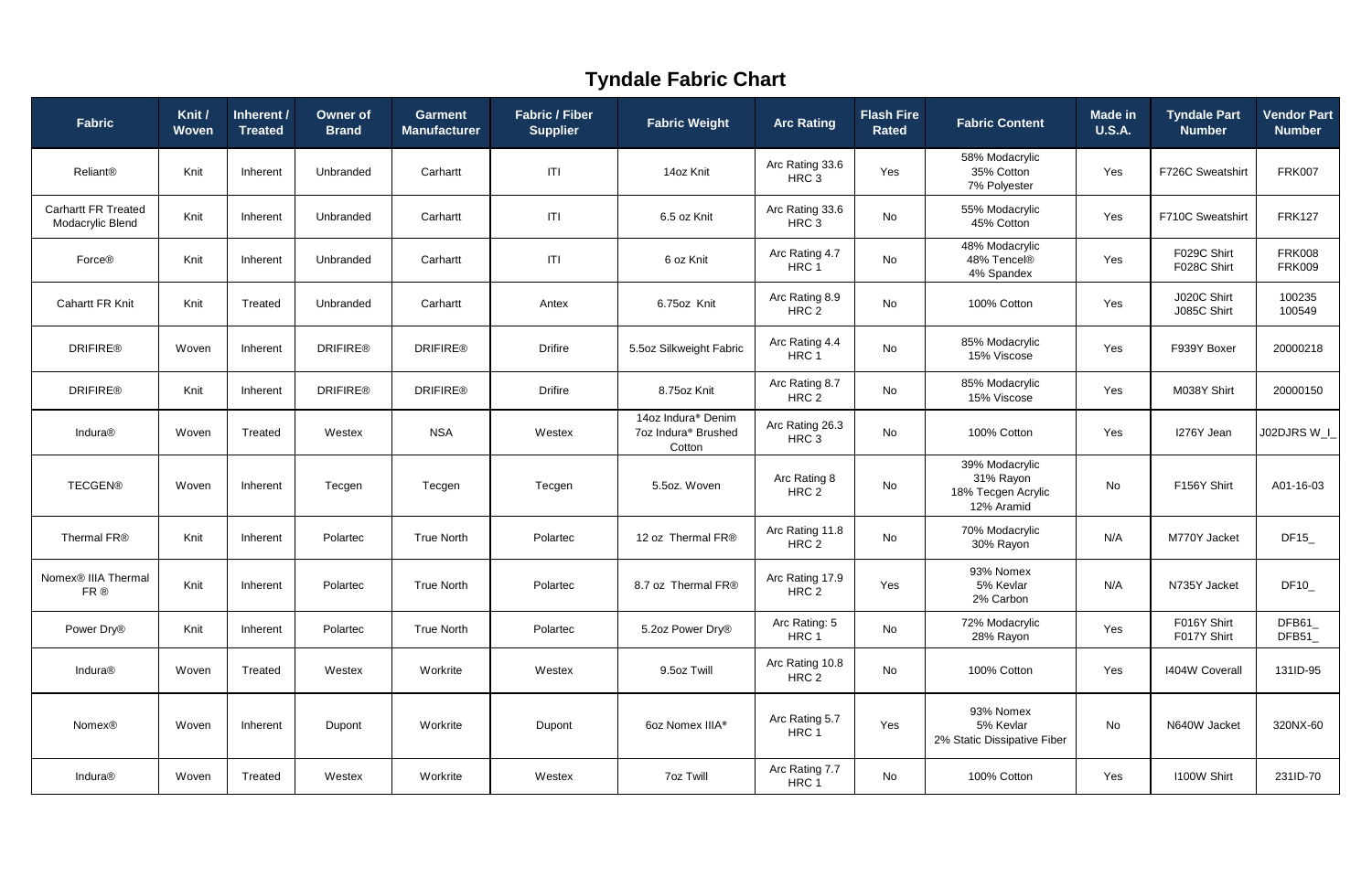| Fabric                            | Knit /<br><b>Woven</b> | Inherent /<br><b>Treated</b> | <b>Owner of</b><br><b>Brand</b> | <b>Garment</b><br><b>Manufacturer</b> | <b>Fabric / Fiber</b><br><b>Supplier</b> | <b>Fabric Weight</b>     | <b>Arc Rating</b>                   | <b>Flash Fire</b><br><b>Rated</b> | <b>Fabric Content</b>                                            | <b>Made in</b><br><b>U.S.A.</b> | <b>Tyndale Part</b><br><b>Number</b>      | <b>Vendor Part</b><br><b>Number</b> |
|-----------------------------------|------------------------|------------------------------|---------------------------------|---------------------------------------|------------------------------------------|--------------------------|-------------------------------------|-----------------------------------|------------------------------------------------------------------|---------------------------------|-------------------------------------------|-------------------------------------|
| Protera®                          | Woven                  | Inherent                     | <b>DuPont</b>                   | Workrite                              | Dupont                                   | 6.5oz Protera            | Arc Rating 8.5<br>HRC <sub>2</sub>  | Yes                               | 65% Modacrylic<br>23% Nomex<br>10% Kevlar<br>2% Antistatic Fiber | No                              | N199W Shirt                               | 235PO-65                            |
| <b>FR Treated Cotton</b><br>Denim | Woven                  | Treated                      | Wrangler                        | Wrangler                              | Not Available                            | 14.75oz Cotton Denim     | Arc Rating 23.8<br>HRC <sub>2</sub> | Yes                               | 100% Cotton                                                      | No                              | J230Y Jean<br>J235Y Jean                  | FR31MWZ<br>FR13MWZ                  |
| <b>FRMC®</b>                      | Knit                   | Inherent                     | Tyndale                         | Tyndale                               | <b>FLF</b>                               | 7.3 oz Lacoste Knit      | Arc Rating 10.9<br>HRC <sub>2</sub> | Yes                               | 55% Modacrylic<br>45% Cotton                                     | Yes                             | M040T Shirt<br>M060T Shirt                |                                     |
| <b>UltraSoft®</b>                 | Knit                   | Treated                      | Westex                          | Tyndale                               | Westex                                   | 6oz Knit                 | Arc Rating 10.9<br>HRC 2            | Yes                               | 88% Cotton<br>12% High Tenacity Nylon                            | Yes                             | U020T Shirt<br>U040T Shirt<br>U060T Shirt |                                     |
| <b>FRMC®</b>                      | Knit                   | Inherent                     | Tyndale                         | Tyndale                               | <b>FLF</b>                               | 11oz Double French Terry | Arc Rating 12.4<br>HRC <sub>2</sub> | No                                | 60% Modacrylic<br>40% Cotton                                     | Yes                             | F067T Shirt                               |                                     |
| <b>FRMC®</b>                      | Knit                   | Inherent                     | Tyndale                         | Tyndale                               | <b>FLF</b>                               | 5oz Jersey Knit          | Arc Rating 4.7<br>HRC 1             | No                                | 60% Modacrylic<br>40% Cotton                                     | Yes                             | F025T Shirt                               |                                     |
| <b>FRMC®</b>                      | Knit                   | Inherent                     | Tyndale                         | Tyndale                               | <b>FLF</b>                               | 6.5oz Jersey Knit        | Arc Rating 10.9<br>HRC 2            | No                                | 60% Modacrylic<br>40% Cotton                                     | Yes                             | M080T Shirt                               |                                     |
| Amtex®                            | Woven                  | Treated                      | Mount Vernon<br><b>Mills</b>    | Tyndale                               | <b>Mount Vernon Mills</b>                | 6oz Amtex FR             | Arc Rating 5.8<br>HRC <sub>1</sub>  | Yes                               | 88% Cotton<br>12% Nylon Twill                                    | Yes                             | K186T Shirt                               |                                     |
| <b>UltraSoft®</b>                 | Woven                  | Treated                      | Westex                          | Tyndale                               | Westex                                   | 5.5oz Twill              | Arc Rating 6<br>HRC 1               | Yes                               | 88% Cotton<br>12% High Tenacity Nylon                            | Yes                             | U186T Shirt                               |                                     |
| <b>FRMC®</b>                      | Woven                  | Inherent                     | Tyndale                         | Tyndale                               | <b>FLF</b>                               | 5.4 oz Twill             | Arc Rating 7.4<br>HRC 1             | Yes                               | 60% Modacrylic<br>30% Cotton<br>10% Nylon                        | Yes                             | M186T Shirt                               |                                     |
| <b>FRMC®</b>                      | Knit                   | Inherent                     | Tyndale                         | Tyndale                               | <b>FLF</b>                               | 6.5oz Interlock Knit     | Arc Rating 8.7<br>HRC 2             | Yes                               | 55% Modacrylic<br>45% Cotton                                     | Yes                             | M020T Shirt                               |                                     |
| Amtex®                            | Woven                  | Treated                      | Mount Vernon<br>Millls          | Tyndale                               | <b>Mount Vernon Mills</b>                | <b>7oz Twill</b>         | Arc Rating 8.6<br>HRC 2             | Yes                               | 88% Cotton<br>12% High Tenacity Nylon                            | Yes                             | K196T Shirt                               |                                     |
| <b>FRMC®</b>                      | Woven                  | Inherent                     | Tyndale                         | Tyndale                               | <b>FLF</b>                               | <b>7oz Chambray</b>      | Arc Rating 9.1<br>HRC 2             | Yes                               | 60% Modacrylic<br>30% Cotton<br>10% Nylon                        | Yes                             | M110T Shirt<br>M120T Shirt                |                                     |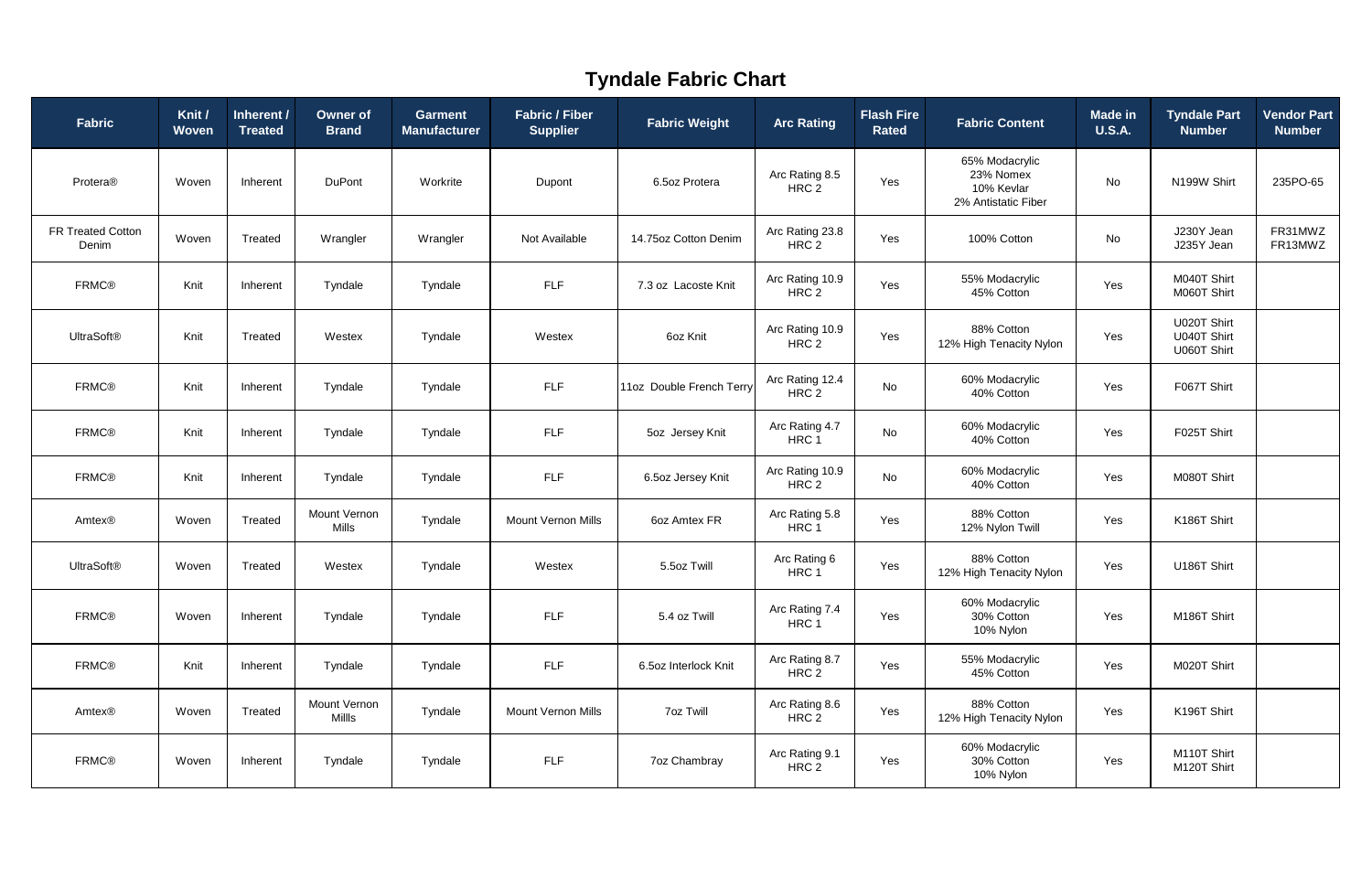| Fabric       | Knit /<br><b>Woven</b> | Inherent /<br><b>Treated</b> | <b>Owner of</b><br><b>Brand</b> | Garment<br><b>Manufacturer</b> | <b>Fabric / Fiber</b><br><b>Supplier</b> | <b>Fabric Weight</b> | <b>Arc Rating</b>                    | <b>Flash Fire</b><br><b>Rated</b> | <b>Fabric Content</b>                                        | <b>Made in</b><br><b>U.S.A.</b> | <b>Tyndale Part</b><br><b>Number</b>                     | <b>Vendor Part</b><br><b>Number</b> |
|--------------|------------------------|------------------------------|---------------------------------|--------------------------------|------------------------------------------|----------------------|--------------------------------------|-----------------------------------|--------------------------------------------------------------|---------------------------------|----------------------------------------------------------|-------------------------------------|
| <b>FRMC®</b> | Woven                  | Inherent                     | Tyndale                         | Tyndale                        | <b>FLF</b>                               | <b>7oz Chambray</b>  | Arc Rating 9.1<br>HRC 2              | Yes                               | 60% Modacrylic<br>30% Cotton<br>10% Nylon                    | Yes                             | M603T Shirt                                              |                                     |
| <b>FRMC®</b> | Knit                   | Inherent                     | Tyndale                         | Tyndale                        | <b>FLF</b>                               | 6.4oz Interlock      | Arc Rating: 10.9<br>HRC <sub>2</sub> | Yes                               | 55% Modacrylic<br>45% Cotton                                 | Yes                             | M080T Shirt                                              |                                     |
| GlenGuard    | Woven                  | Inherent                     | Glen Raven                      | Tyndale                        | Glen Raven                               | 4.5oz Pain Weave     | ARC Rating: 7.3<br>HRC 1             | Yes                               | 74% Kermel<br>20% FR Modacrylic<br>5% Twaron<br>1% Anti Stat | Yes                             | D196T Shirt                                              |                                     |
| <b>FRMC®</b> | Woven                  | Inherent                     | Tyndale                         | Tyndale                        | <b>FLF</b>                               | <b>7oz Chambray</b>  | Arc Rating 9.1<br>HRC 2              | Yes                               | 60% Modacrylic<br>30% Cotton<br>10% Nylon                    | Yes                             | M125T Shirt                                              |                                     |
| Amtex®       | Woven                  | Treated                      | Mount Vernon<br><b>Mills</b>    | Tyndale                        | <b>Mount Vernon Mills</b>                | 6.5oz Sateen         | Arc Rating 9.5<br>HRC 2              | Yes                               | 88% Cotton<br>12% FR Sateen                                  | Yes                             | K145T Shirt                                              |                                     |
| <b>FRMC®</b> | Knit                   | Inherent                     | Tyndale                         | Tyndale                        | <b>FLF</b>                               | 4.6oz Jersey         | Arc Rating 4.6<br>HRC <sub>1</sub>   | Yes                               | 50% Modacrylic<br>30% Tencel<br>20% Para-aramid              | Yes                             | M010T Shirt                                              |                                     |
| <b>FRMC®</b> | Knit                   | Inherent                     | Tyndale                         | Tyndale                        | <b>FLF</b>                               | 11oz Micro-Fleece    | Arc Rating 17.1<br>HRC 2             | No                                | 55% Cotton<br>45% Modacrylic                                 | Yes                             | M750T Sweatshirt                                         |                                     |
| <b>FRMC®</b> | Knit                   | Inherent                     | Tyndale                         | Tyndale                        | <b>FLF</b>                               | 14oz Fleece          | Arc Rating 21.8<br>HRC 2             | No                                | 55% Cotton<br>45% Modacrylic                                 | Yes                             | M735T Sweatshirt                                         |                                     |
| <b>FRMC®</b> | Knit                   | Inherent                     | Tyndale                         | Tyndale                        | <b>FLF</b>                               | 14oz Fleece          | Arc Rating 21.8<br>HRC <sub>2</sub>  | Yes                               | 60% Modacrylic<br>40% Cotton                                 | Yes                             | F700T Sweatshirt<br>F710T Sweatshirt<br>F720T Sweatshirt |                                     |
| Amtex®       | Woven                  | Treated                      | Mount Vernon<br><b>Mills</b>    | Tyndale                        | <b>Mount Vernon Mills</b>                | 9oz Twill            | Arc Rating 12<br>HRC 2               | Yes                               | 88% Cotton<br>12% High Tenacity Nylon                        | Yes                             | K660T Windbreaker                                        |                                     |
| <b>FRMC®</b> | Woven                  | Inherent                     | Tyndale                         | Tyndale                        | <b>FLF</b>                               | 14 oz Denim          | Arc Rating 15.3<br>HRC 2             | Yes                               | 28% Modacrylic<br>72% Cotton                                 | Yes                             | F290T Jeans<br>F235T Jeans                               |                                     |
| <b>FRMC®</b> | Woven                  | Inherent                     | Tyndale                         | Tyndale                        | <b>FLF</b>                               | 9oz Canvas           | Arc Rating 15.7<br>HRC 2             | Yes                               | 68% Cotton<br>27% Modacrylic<br>5% Nylon                     | Yes                             | M295T Pant                                               |                                     |
| Amtex®       | Woven                  | Treated                      | Mount Vernon<br>Mills           | Tyndale                        | Mount Vernon Mills                       | 14.75oz Denim        | Arc Rating 24<br>HRC 2               | Yes                               | 100% Cotton                                                  | Yes                             | J230T Pant                                               |                                     |